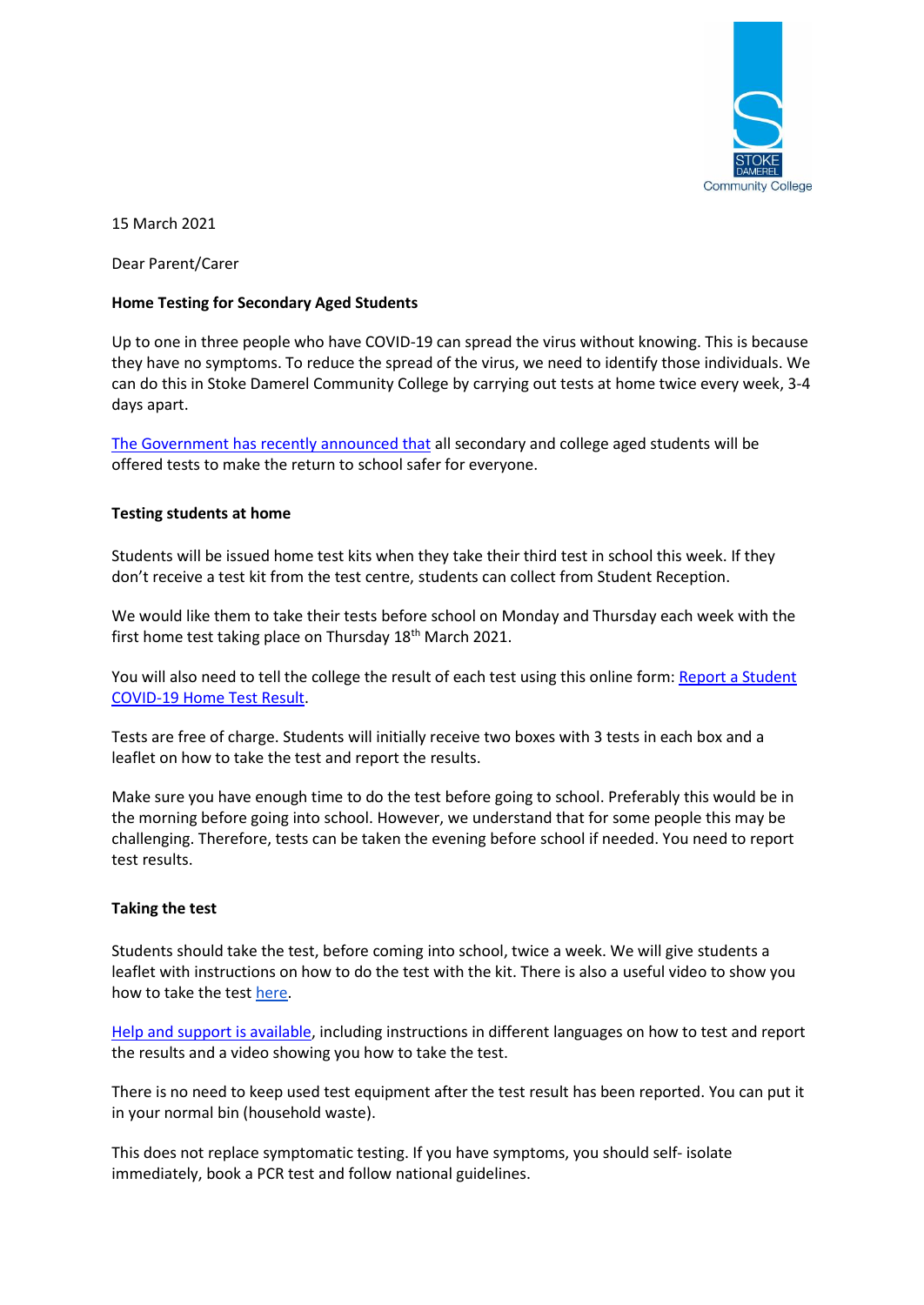### **What should you do after the test?**

If anyone tests **positive you, your household, any support bubbles you are part of** should selfisolate immediately in line with NHS Test and Trace guidance for 10 days.

You need to report your result to both [NHS Test and Trace](https://www.gov.uk/report-covid19-result) and school using the online form [Report a Student COVID-19 Home Test Result](https://forms.gle/tZt488jdzy3pLAd17)

You should [order a confirmatory PCR test](https://www.gov.uk/get-coronavirus-test) if you are testing at home (confirmatory PCR tests are not needed if the test was conducted at the Asymptomatic Test Site at School.

If the result of the test is **unclear (void)** you should do another test.

**Negative and void results** should be reported to both [NHS Test & Trace](https://www.gov.uk/report-covid19-result) and school using the online form [Report a Student COVID-19 Home Test Result.](https://forms.gle/tZt488jdzy3pLAd17)

A negative result does not guarantee that you are not carrying the virus. So, you should continue to follow social distancing, and other measures to reduce transmission such as wearing a face mask and regularly washing your hands and observing social distancing.

If you or anyone in your household gets symptoms of the virus you should follow national [guidelines](https://www.nhs.uk/conditions/coronavirus-covid-19/symptoms/) on self-isolation and testing.

#### **You need to report each test result**

The result of each test needs to be reported using the NHS Test & Trace self-report website: [https://www.gov.uk/report-covid19-result.](https://www.gov.uk/report-covid19-result)

You will also need to tell the school the result of each test using the online form: Report a Student [COVID-19 Home Test Result](https://forms.gle/tZt488jdzy3pLAd17)

### **Why take part?**

Taking part in testing is voluntary and all students will be able to attend school whether they take part in testing or not.

I am strongly encouraging all students to take part. Testing at home will allow your child and other students to attend school as safely as possible.

Please contact your child's Learning Manager if you have any questions or concerns about home testing.

**\_\_\_\_\_\_\_\_\_\_\_\_\_\_\_\_\_\_\_\_\_\_\_\_\_\_\_\_\_\_\_\_\_\_\_\_\_\_\_\_\_\_\_\_\_\_\_\_\_\_\_\_\_\_\_**

Thank you for your support.

Stries

Anita Frier Principal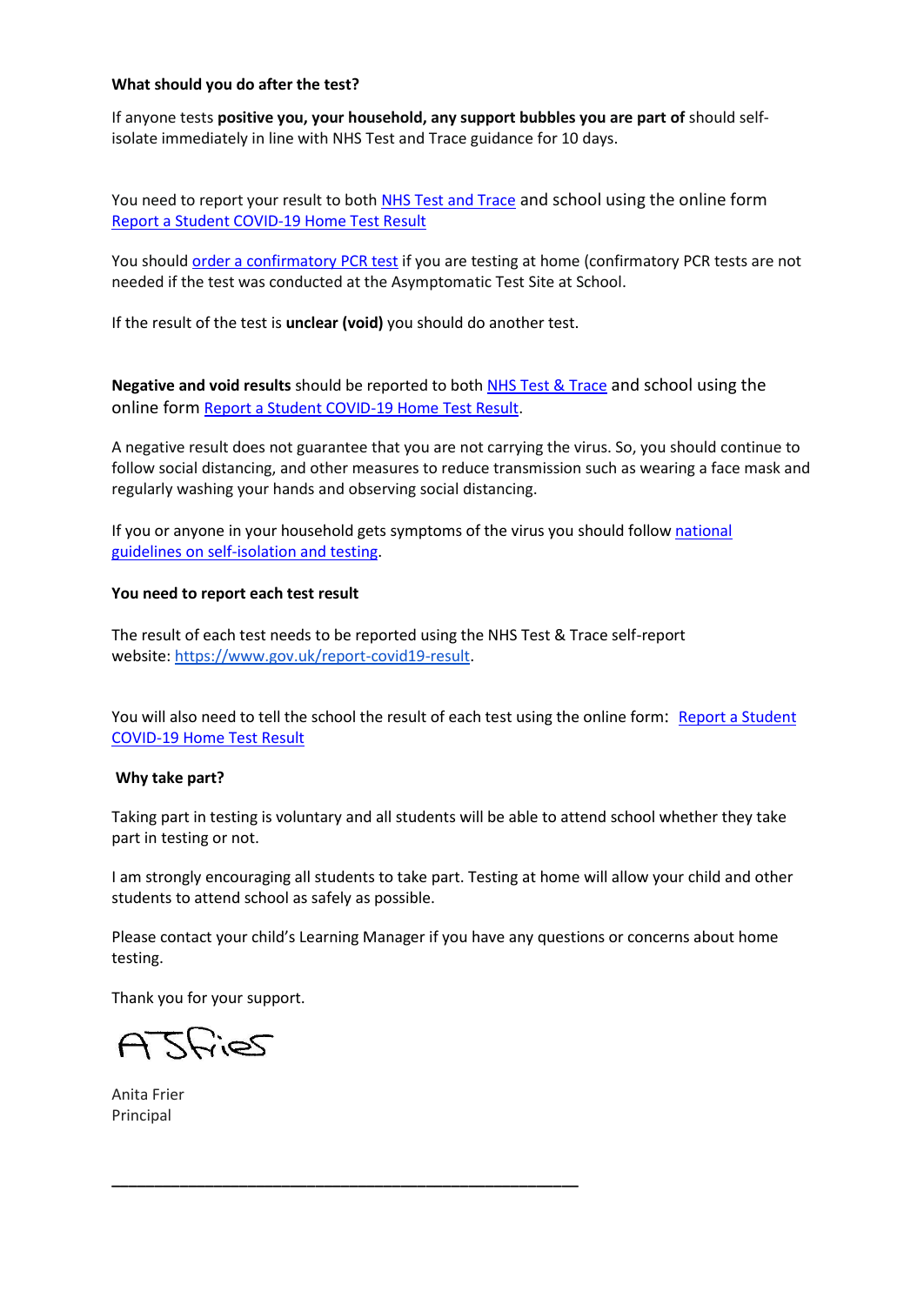### **Some frequently asked questions**

# **Do I need to give consent?**

Students and parents do not give written consent to take part in the home testing programme. Please read the information below on how personal information and test results are shared and the privacy notice [on the schools website.](https://files.schudio.com/stokedamerel/files/covid2021/Privacy_Notice_-_Pupil_school_and_college_testing.pdf)

Once you open the kit you should take and report the results of the tests to [NHS Test & Trace](https://www.gov.uk/report-covid19-result) and school, regardless of the result (positive, negative, or void).

# **Can my child take the test themselves?**

Students aged 18 and over should do the test themselves and report the result, with help if they need it.

Students aged 12-17 should do the test themselves with adult supervision. The adult may help the [pupil/student] to take the test if they need support.

Students aged 11 must be tested by an adult and the adult must report the result.

# **Reporting problems or issues with testing**

If there is an issue with the test kit, for example something is missing, please report it by calling **119** and please also tell the school.

If an accident or injury happens whilst using the test kit, please seek medical care by calling 111 (or 999 if it is an emergency). Please also report what happened using this website: [https://coronavirus](https://coronavirus-yellowcard.mhra.gov.uk/)[yellowcard.mhra.gov.uk/](https://coronavirus-yellowcard.mhra.gov.uk/)

### **What type of tests will be used?**

We will be sending home Lateral Flow Device (LFD) tests. They are a fast and simple way to test people who do not have symptoms of COVID-19, but who may still be spreading the virus.

The tests are easy to use and give results in 30 minutes.

Further information[: https://www.gov.uk/guidance/understanding-lateral-flow-antigen-testing-for](https://www.gov.uk/guidance/understanding-lateral-flow-antigen-testing-for-people-without-symptoms)[people-without-symptoms](https://www.gov.uk/guidance/understanding-lateral-flow-antigen-testing-for-people-without-symptoms)

### **Are LFD tests accurate?**

Lateral Flow Devices identify people who are likely to be infectious. These individuals tend to spread the virus to many people and so identifying them through this test is important. 

These tests have been widely and successfully used to detect COVID-19 in asymptomatic individuals and are approved by the Medicines and Healthcare products Regulatory Agency (MHRA). The speed and convenience of the tests supports the detection of the virus in asymptomatic individuals, who would not otherwise have got tested.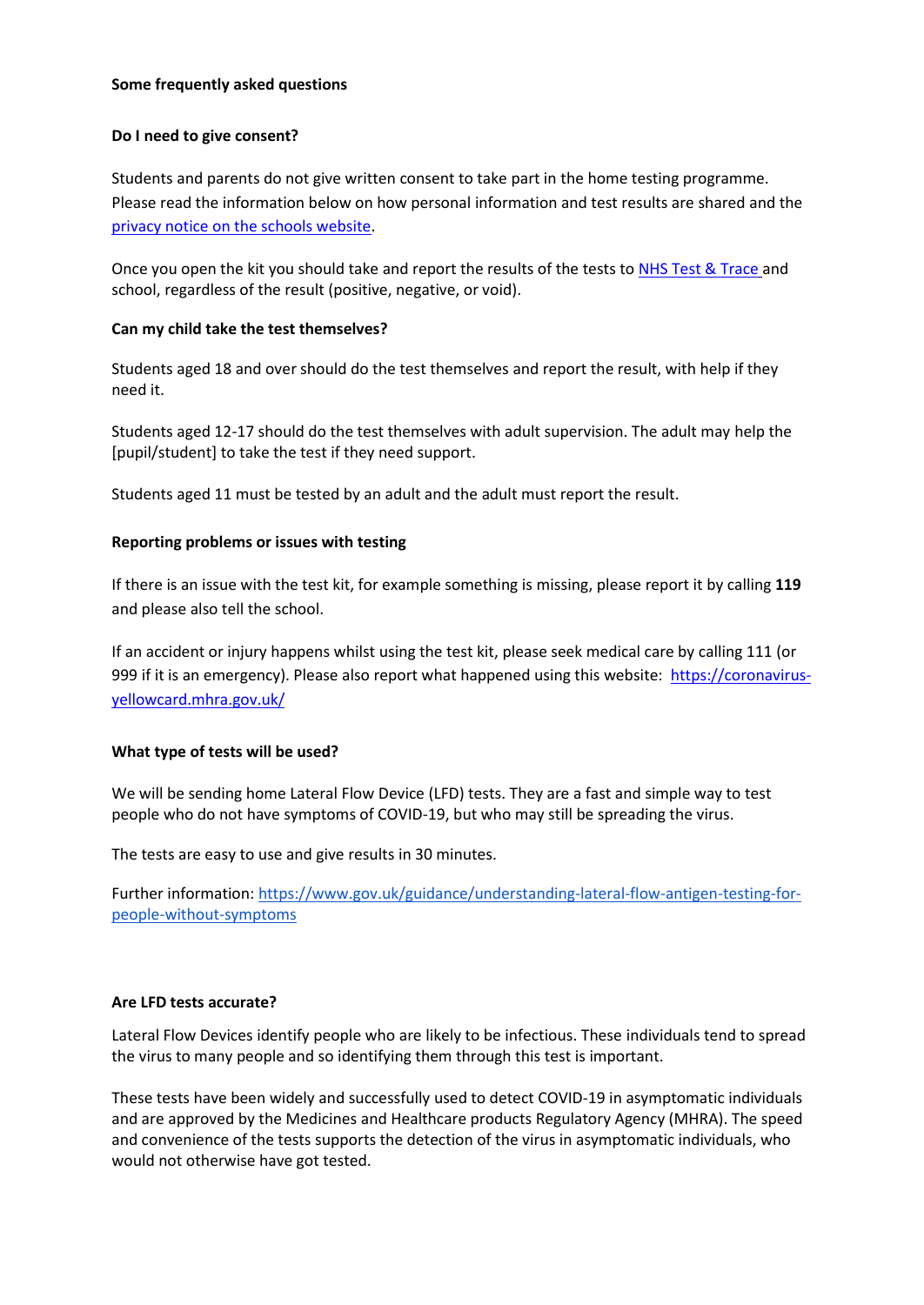The tests are highly specific, with low chance of false positives. They are also very sensitive and are able to identify the majority of the most infectious yet asymptomatic individuals. Extensive evaluation has been carried out on the tests and it shows that they are both accurate and sensitive enough to be used in the community for screening and surveillance purposes. 

It is important to remember that these tests are only an aid to help stop the spread of the virus and you should continue to follow other guidance such as on wearing face coverings and social distancing. 

### **How are LFD tests different to PCR tests?**

There are 2 main types of test to check if you have coronavirus:

- polymerase chain reaction (PCR) tests check for the genetic material (RNA) of the virus in the sample - you send the sample for processing at a lab
- lateral flow device (LFD) tests detect proteins called 'antigens' produced by the virus

LFD tests give rapid results, in 30 minutes after taking the test.

# **What does it mean if my child has a positive result?**

If your child has a positive antigen LFD test result they, their household and any support bubbles they are part of should self-isolate immediately in line with [NHS Test and Trace guidance](https://www.gov.uk/government/publications/covid-19-stay-at-home-guidance%22%20/t%20%22_blank) for 10 days. You need to report your result to both [NHS Test & Trace](https://www.gov.uk/report-covid19-result) and the school.

You should order a confirmatory PCR test if you are testing at home (confirmatory PCR tests are not needed if the test was conducted at the Asymptomatic Test Site at school.

You ca[n book a test here.](https://www.gov.uk/get-coronavirus-test)

### **What does it mean if my child has a negative result?**

A negative result does not guarantee that your child is not carrying the virus. So, you should continue to follow social distancing, and other measures to reduce transmission such as wearing a face mask and regularly washing your hands.

### **What if my child has a void result?**

If the result of the test is unclear (void), they should take another one. If the next test is also void, your child should take a PCR test. You can [book a test here.](https://www.gov.uk/get-coronavirus-test)

All test results need to be reported to both [NHS Test & Trace](https://www.gov.uk/report-covid19-result) and school.

### **Do I need to send the test to a lab?**

No. The LFDs supplied do not need to be sent to a laboratory to get a result and can give a quick result in around 30 minutes. Guidance on self-testing is contained in the 'Instructions for Use' leaflet, which comes with the test kit. There is also a useful video to show you how to take the test [here.](https://www.youtube.com/watch?v=S9XR8RZxKNo&list=PLvaBZskxS7tzQYlVg7lwH5uxAD9UrSzGJ&index=1)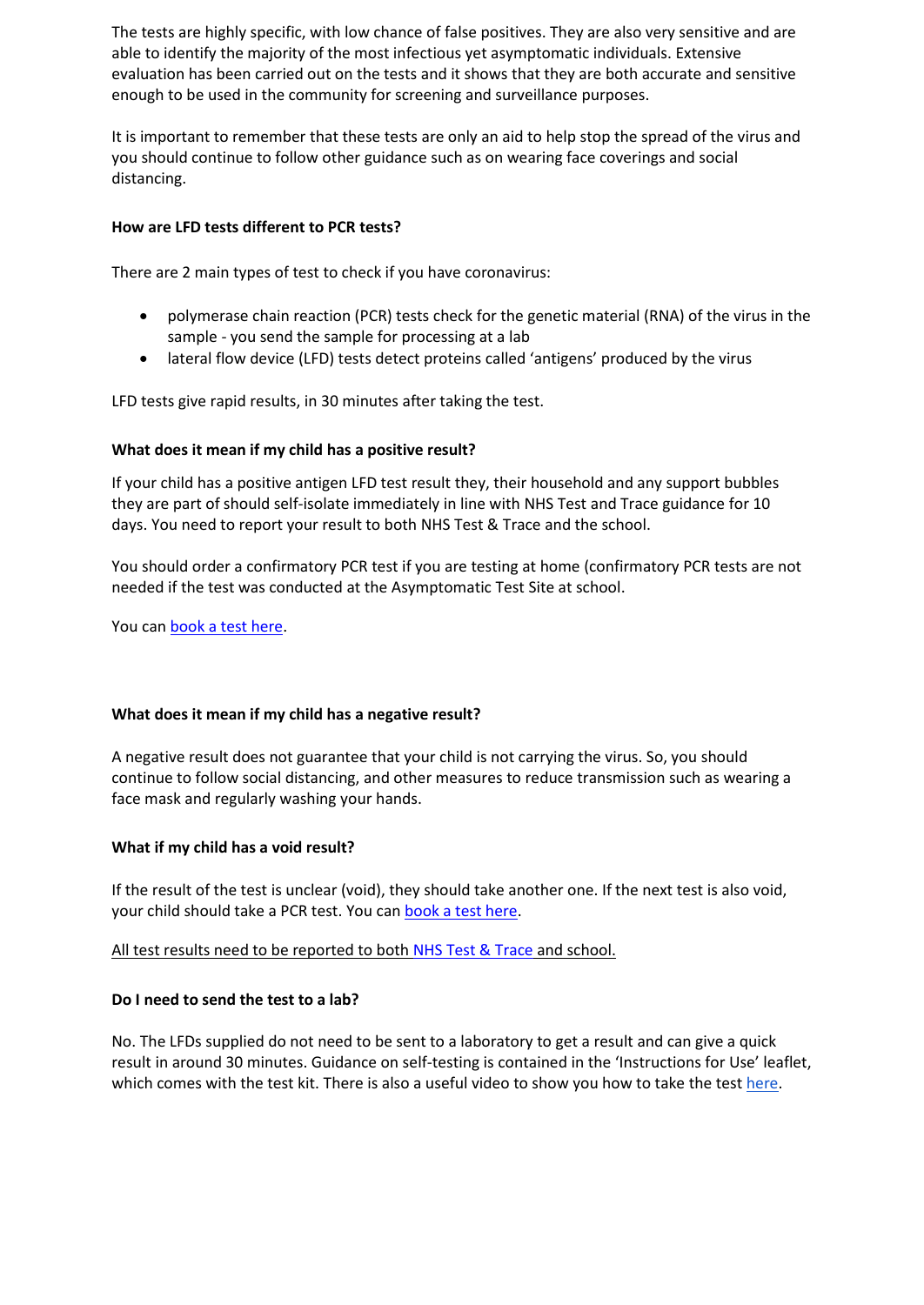#### **How do you report the result?**

If it is positive, negative or void, using this [service.](https://www.gov.uk/report-covid19-result) You also need to tell the school the test result. You will receive a text or email from NHS Test & Trace confirming that you have reported your test result.

All test results need to be reported to both **[NHS Test & Trace](https://www.gov.uk/report-covid19-result)** and school.

### **Can I or someone else in my household use a test kit sent home from school?**

No, however whole families and households with primary school, secondary school, and college age children, including childcare and support bubbles, will be able to test themselves twice every week from home. This testing can be accessed through the following channels:

- get a rapid test at work, through workplace testing. Ask your employer for more information
- attend a test site to get tested where you will be able to see how to take the test or pick up tests to do at home (you can find your nearest test site via the postcode checker [www.gov.uk/find-covid-19-lateral-flow-test-site](http://www.gov.uk/find-covid-19-lateral-flow-test-site) or check your local council website)
- collect tests to do at home, find your nearest collection site [COVID Test Finder \(test-and](https://find-covid-19-rapid-test-sites.maps.test-and-trace.nhs.uk/)[trace.nhs.uk\)](https://find-covid-19-rapid-test-sites.maps.test-and-trace.nhs.uk/)

If these options are not possible, there will be a supply of rapid tests for order online for people who need them the most. More information can be found on [www.gov.uk/order-coronavirus-rapid](http://www.gov.uk/order-coronavirus-rapid-lateral-flow-tests)[lateral-flow-tests](http://www.gov.uk/order-coronavirus-rapid-lateral-flow-tests)

There i[s more information available about testing for households and bubbles of students.](https://www.gov.uk/guidance/rapid-lateral-flow-testing-for-households-and-bubbles-of-school-pupils-and-staff)

# **How will personal information and test results be shared?**

When your child takes a Lateral Flow test, you need to report the result. This is so that their test result can be traced, which means that you need to share some information about your child.

You need to tell the Department for Health and Social Care (DHSC):

- your child's name
- your child's test result
- the reference number on the test Kit

You will also need to tell your child's school or college their test result.

Under UK law, your child's school or college can collect and store test result data because it is in the 'public interest'. This means that your child's data helps us to stop the spread of the virus, and to keep your children in school. For example, we will tell your child to self-isolate if they get a positive test result.

Schools and colleges will only share information with the Department of Health and Social Care (DHSC) if the test kits used are found to be faulty. If this happens, DHSC will use our information to contact people who used the faulty tests, so that they can be tested again. This will ensure that testing is accurate and helps keep us all safe.

When you report test results online, you are sharing information with DHSC. They may share the information with your GP, local government, NHS, and Public Health England. This is so that they can